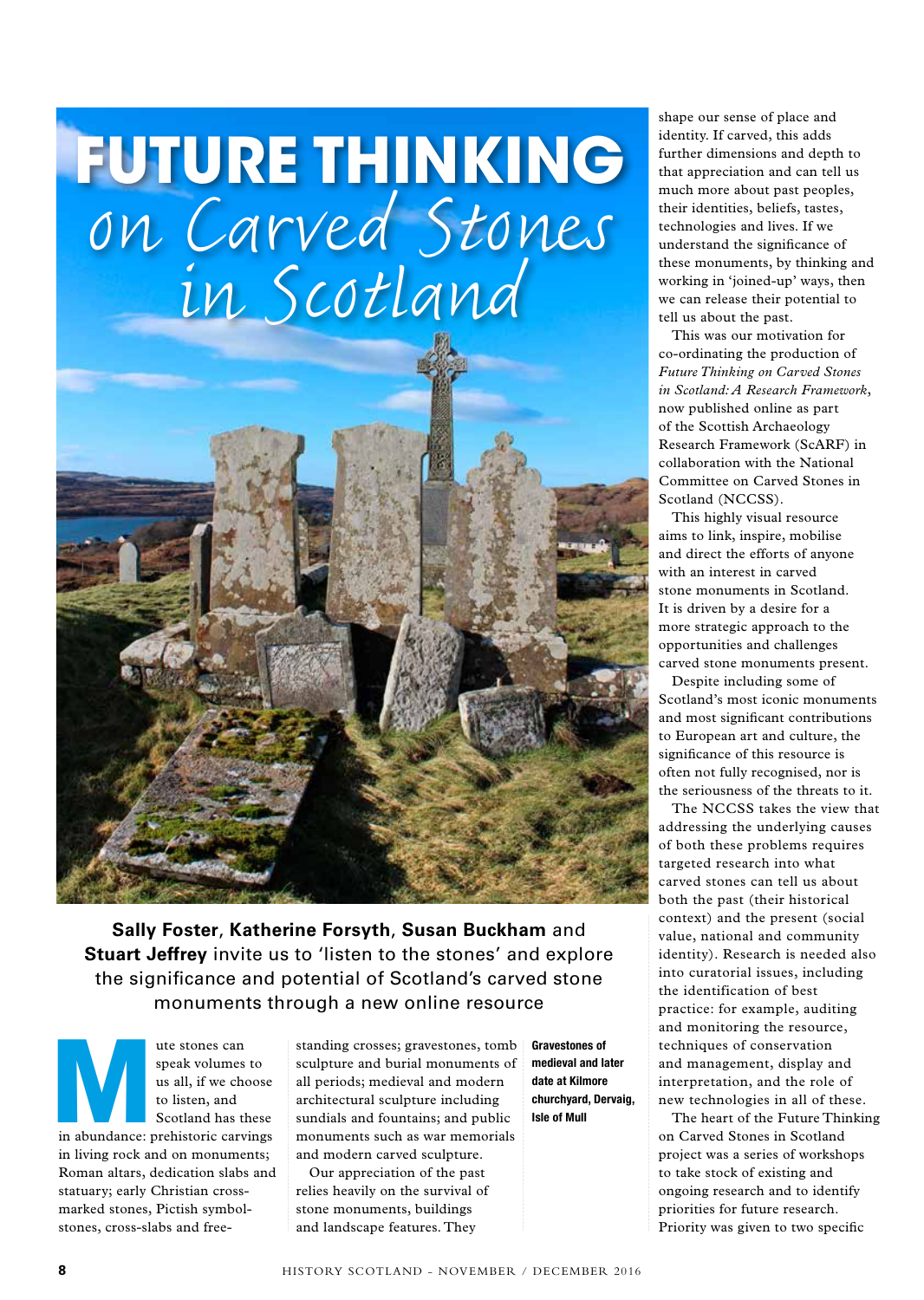areas that seemed particularly pressing or potentially fruitful. First, digital recording technology, a field where Scotland aspires to play a leading role, but in which the emphasis to date has been on data capture rather than research.

Second, carved stones associated with churches, where so many are inevitably found. This is because changes in the role of churches within local communities, specifically accelerating redundancy and changes of ownership, present particular threats to carved stones, while increasing use of heritage as a means of community regeneration offers welcome opportunities.

A third workshop attracted 65 participants from England, the Isle of Man, Scotland and Wales who identified the issues of interest to them. Subsequently, when it came to preparing the research framework for publication, over 30 contributors supplied invaluable ideas, advice, images and text, not least in the form of nearly 40 individual case studies.

## The online resource

In the research framework we have interpreted 'carved stone monuments' in a broad and inclusive manner, aware that the boundaries of this category are indistinct. By 'carving' we understand the use of tools to remove part of the stone surface, using any of a range of techniques, including pecking, grinding, gouging, cutting, chiselling, scratching and polishing. The stones in question may thus be incised, carved in various degrees of relief, or entirely sculptural.

The level of technical skill and artistic ambition exhibited ranges greatly. At one end of the spectrum are highly accomplished public artworks created by teams of professional sculptors, at the other extreme are informal carvings, scratch art, and graffiti created by ordinary people, including children, for perhaps little more than personal enjoyment.

Similarly, we use the term 'monument' somewhat loosely to convey the principle that the item should be or have been earthfast or otherwise tied to a specific location.

So, what will you find? After an introduction that describes our approach, the current state of knowledge of carved stones is critically assessed, as is heritage and conservation in relation to carved stone monuments. This review is broadly chronological (many people do want to focus on a particular period or theme, and historically speaking this is a more familiar approach to carved stones) and is a great starting place for understanding what we already know and what issues arise from this knowledge, not least where the gaps in our understanding lie.

But when it comes to the way forward we adopted a thematic approach, on the basis that this better reflects the ways that carved stones are used and approached in practice, and therefore this offers the best hope of making a difference: creating knowledge and understanding, understanding value, securing for the future, and engaging and experiencing. This is also an approach that celebrates and embraces the multi-period, multi-theme and multi-disciplinary nature of carved stone study and mitigates against narrow and blinkered 'silo' thinking.

An overarching approach to carved stones offers the opportunity for a new way of thinking about them, without adhering to any established and outmoded frame of reference. In many ways carved stones are a touchstone for wider attitudes to the historic environment and to heritage practices because they cross so many boundaries and therefore expose so many issues. They invite, indeed demand, interdisciplinary and crosscutting approaches.

There is a merit to looking outside of what we are familiar with to identify new methods and questions. Those working on gravestones can learn from those working on prehistoric rock carvings, and vice versa. The opportunities for cross-fertilisation are not just theoretical but also technical and practical. Issues such as erosion and how to best conserve and present carved





From top: AOC Archaeology's digital scanning of the prehistoric rock art at Ormaig near Kilmartin; Pictish Eagle Stone, **Strathpeffer** 

stones, or how to record them, are hardly period-specific. That is not to say that different types of carvings do not have some particular problems.

The framework ends with a vision for the future, considering what success will look like. It is accompanied by extensive bibliographies, which offer a useful resource in their own right, detailed summaries of the workshops and, of course, the splendid range of short case studies we were offered. These illustrate many facets of the diversity, significance and potential of carved stones, including their significance to contemporary society and communities.